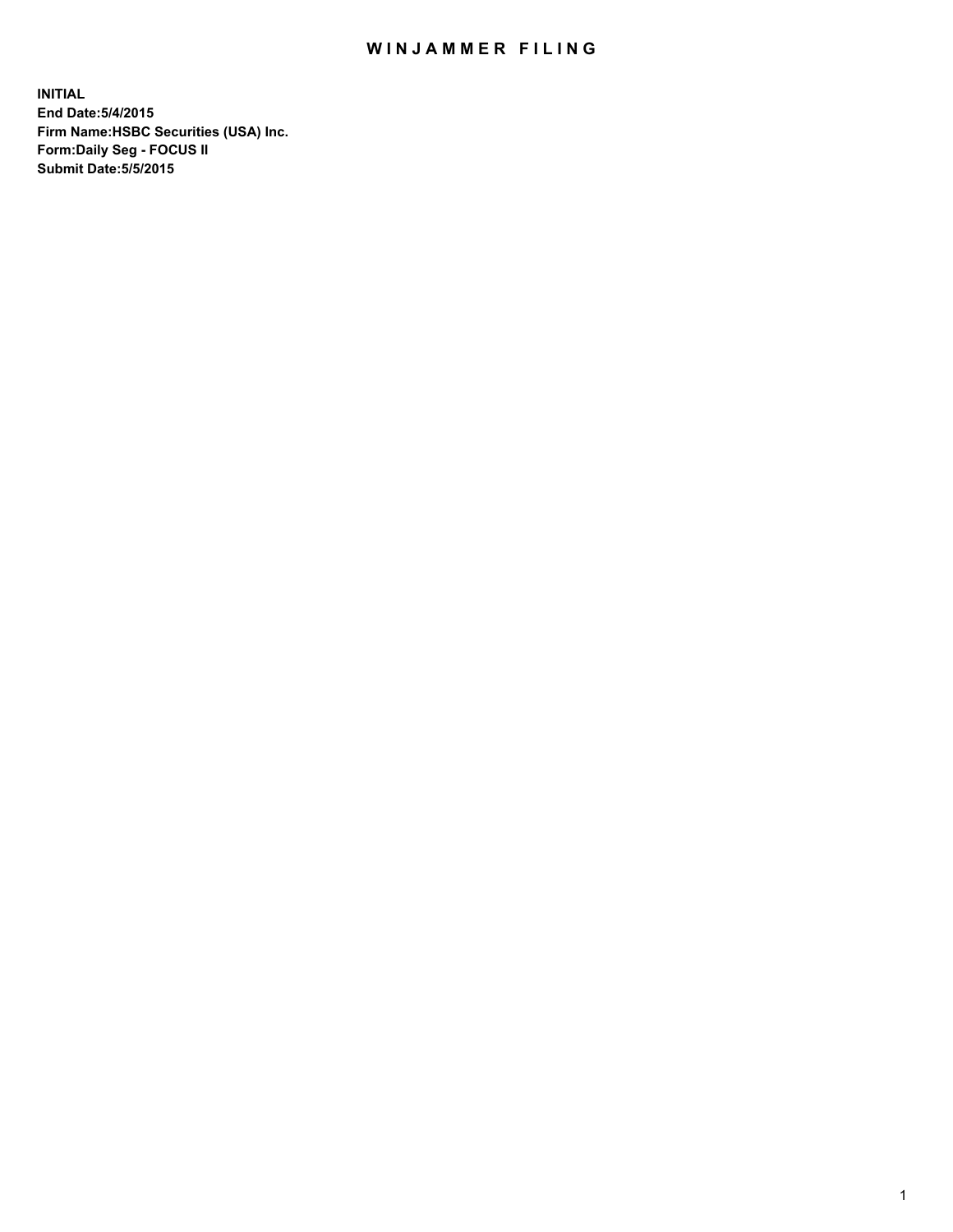## **INITIAL End Date:5/4/2015 Firm Name:HSBC Securities (USA) Inc. Form:Daily Seg - FOCUS II Submit Date:5/5/2015 Daily Segregation - Cover Page**

| Name of Company<br><b>Contact Name</b><br><b>Contact Phone Number</b><br><b>Contact Email Address</b>                                                                                                                                                                                                                          | <b>HSBC Securities (USA) Inc.</b><br><b>Steven Richardson</b><br>212-525-6445<br>steven.richardson@us.hsbc.com |
|--------------------------------------------------------------------------------------------------------------------------------------------------------------------------------------------------------------------------------------------------------------------------------------------------------------------------------|----------------------------------------------------------------------------------------------------------------|
| FCM's Customer Segregated Funds Residual Interest Target (choose one):<br>a. Minimum dollar amount: ; or<br>b. Minimum percentage of customer segregated funds required:%; or<br>c. Dollar amount range between: and; or<br>d. Percentage range of customer segregated funds required between:% and%.                          | 50,000,000<br>00<br>00                                                                                         |
| FCM's Customer Secured Amount Funds Residual Interest Target (choose one):<br>a. Minimum dollar amount: ; or<br>b. Minimum percentage of customer secured funds required:%; or<br>c. Dollar amount range between: and; or<br>d. Percentage range of customer secured funds required between:% and%.                            | 10,000,000<br>0 <sub>0</sub><br>00                                                                             |
| FCM's Cleared Swaps Customer Collateral Residual Interest Target (choose one):<br>a. Minimum dollar amount: ; or<br>b. Minimum percentage of cleared swaps customer collateral required:% ; or<br>c. Dollar amount range between: and; or<br>d. Percentage range of cleared swaps customer collateral required between:% and%. | 30,000,000<br><u>00</u><br><u>00</u>                                                                           |

Attach supporting documents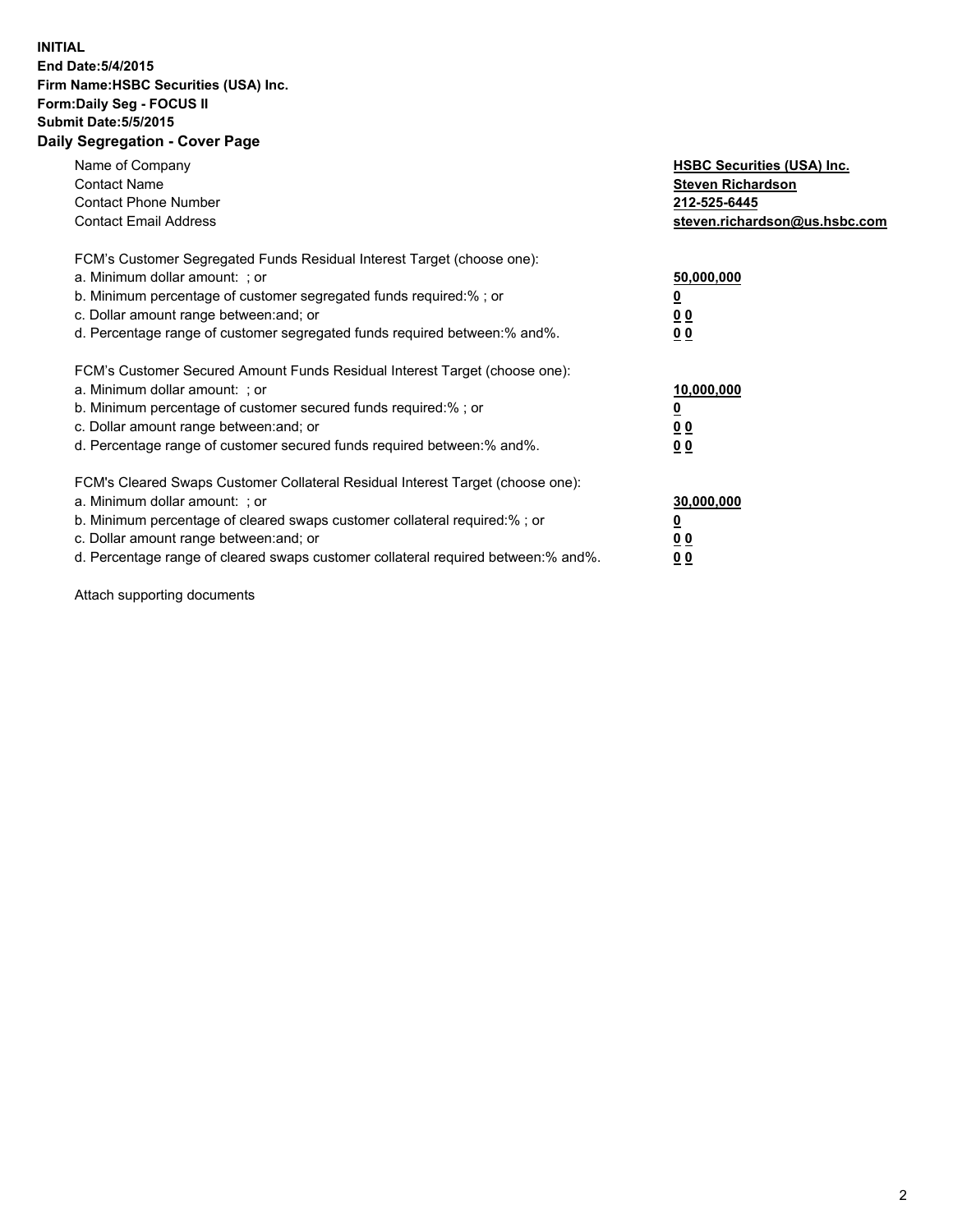**INITIAL End Date:5/4/2015 Firm Name:HSBC Securities (USA) Inc. Form:Daily Seg - FOCUS II Submit Date:5/5/2015 Daily Segregation - Secured Amounts** Foreign Futures and Foreign Options Secured Amounts Amount required to be set aside pursuant to law, rule or regulation of a foreign government or a rule of a self-regulatory organization authorized thereunder **0** [7305] 1. Net ledger balance - Foreign Futures and Foreign Option Trading - All Customers A. Cash **132,822,068** [7315] B. Securities (at market) **30,800,187** [7317] 2. Net unrealized profit (loss) in open futures contracts traded on a foreign board of trade **7,360,962** [7325] 3. Exchange traded options a. Market value of open option contracts purchased on a foreign board of trade **0** [7335] b. Market value of open contracts granted (sold) on a foreign board of trade **0** [7337] 4. Net equity (deficit) (add lines 1. 2. and 3.) **170,983,217** [7345] 5. Account liquidating to a deficit and account with a debit balances - gross amount **526,927** [7351] Less: amount offset by customer owned securities **-526,759** [7352] **168** [7354] 6. Amount required to be set aside as the secured amount - Net Liquidating Equity Method (add lines 4 and 5) **170,983,385** [7355] 7. Greater of amount required to be set aside pursuant to foreign jurisdiction (above) or line 6. **170,983,384** [7360] FUNDS DEPOSITED IN SEPARATE REGULATION 30.7 ACCOUNTS 1. Cash in banks A. Banks located in the United States **41,492,828** [7500] B. Other banks qualified under Regulation 30.7 **0** [7520] **41,492,828** [7530] 2. Securities A. In safekeeping with banks located in the United States **75,800,187** [7540] B. In safekeeping with other banks qualified under Regulation 30.7 **0** [7560] **75,800,187** [7570] 3. Equities with registered futures commission merchants A. Cash **0** [7580] B. Securities **0** [7590] C. Unrealized gain (loss) on open futures contracts **0** [7600] D. Value of long option contracts **0** [7610] E. Value of short option contracts **0** [7615] **0** [7620] 4. Amounts held by clearing organizations of foreign boards of trade A. Cash **0** [7640] B. Securities **0** [7650] C. Amount due to (from) clearing organization - daily variation **0** [7660] D. Value of long option contracts **0** [7670] E. Value of short option contracts **0** [7675] **0** [7680] 5. Amounts held by members of foreign boards of trade A. Cash **67,091,283** [7700] B. Securities **0** [7710] C. Unrealized gain (loss) on open futures contracts **7,360,962** [7720] D. Value of long option contracts **0** [7730] E. Value of short option contracts **0** [7735] **74,452,245** [7740] 6. Amounts with other depositories designated by a foreign board of trade **0** [7760] 7. Segregated funds on hand **0** [7765] 8. Total funds in separate section 30.7 accounts **191,745,260** [7770] 9. Excess (deficiency) Set Aside for Secured Amount (subtract line 7 Secured Statement Page 1 from Line 8) **20,761,876** [7380] 10. Management Target Amount for Excess funds in separate section 30.7 accounts **10,000,000** [7780] 11. Excess (deficiency) funds in separate 30.7 accounts over (under) Management Target **10,761,876** [7785]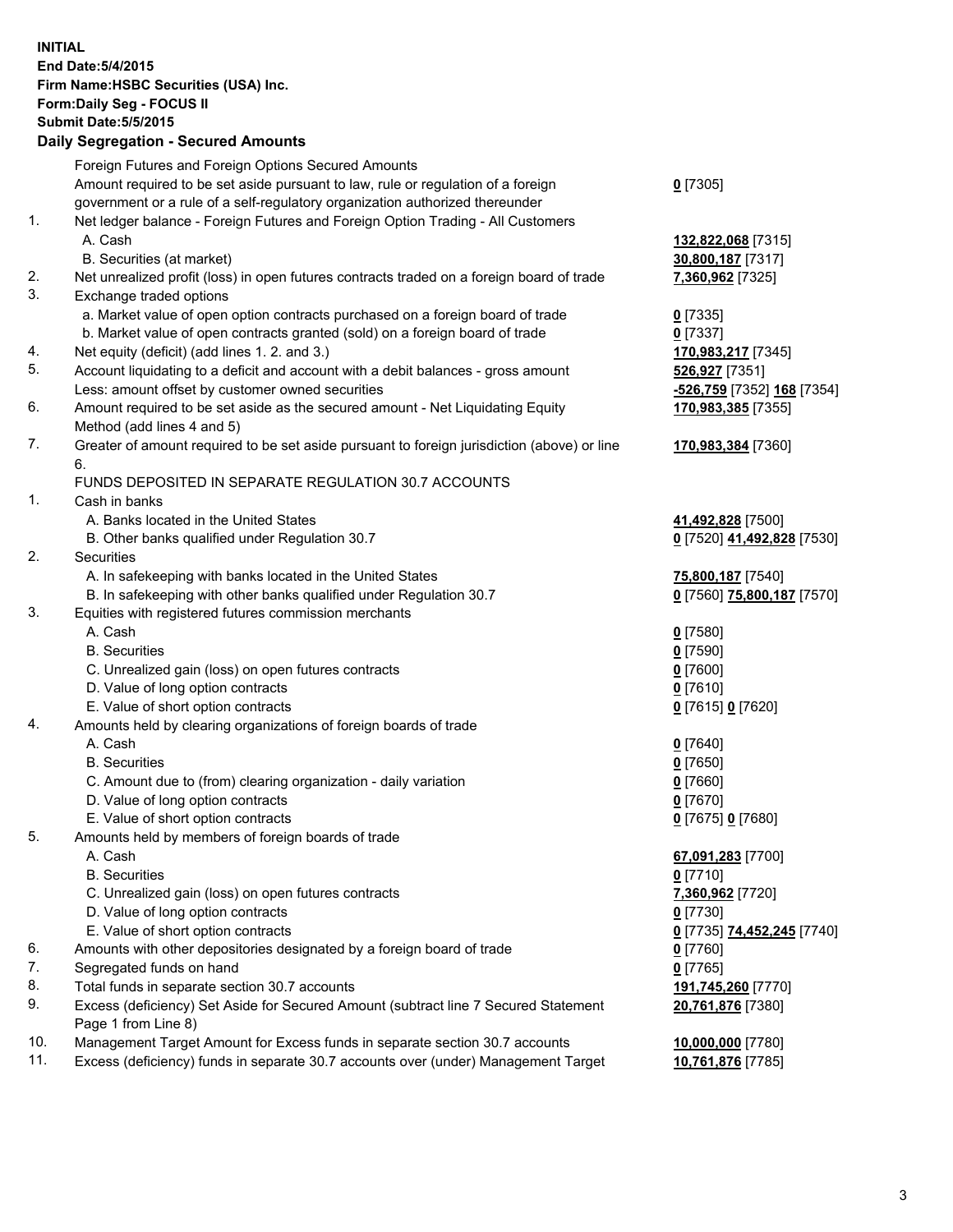| <b>INITIAL</b> | End Date: 5/4/2015<br>Firm Name: HSBC Securities (USA) Inc.<br>Form: Daily Seg - FOCUS II<br><b>Submit Date: 5/5/2015</b><br>Daily Segregation - Segregation Statement |                             |
|----------------|------------------------------------------------------------------------------------------------------------------------------------------------------------------------|-----------------------------|
|                | SEGREGATION REQUIREMENTS(Section 4d(2) of the CEAct)                                                                                                                   |                             |
| 1.             | Net ledger balance                                                                                                                                                     |                             |
|                | A. Cash                                                                                                                                                                | 92,528,293 [7010]           |
|                | B. Securities (at market)                                                                                                                                              | 644,294,858 [7020]          |
| 2.<br>3.       | Net unrealized profit (loss) in open futures contracts traded on a contract market                                                                                     | 275,356,123 [7030]          |
|                | Exchange traded options                                                                                                                                                |                             |
|                | A. Add market value of open option contracts purchased on a contract market                                                                                            | 89,370,942 [7032]           |
|                | B. Deduct market value of open option contracts granted (sold) on a contract market                                                                                    | $-6,285,408$ [7033]         |
| 4.<br>5.       | Net equity (deficit) (add lines 1, 2 and 3)                                                                                                                            | 1,095,264,808 [7040]        |
|                | Accounts liquidating to a deficit and accounts with                                                                                                                    |                             |
|                | debit balances - gross amount                                                                                                                                          | 2,230,619 [7045]            |
| 6.             | Less: amount offset by customer securities<br>Amount required to be segregated (add lines 4 and 5)                                                                     | -2,230,593 [7047] 26 [7050] |
|                | FUNDS IN SEGREGATED ACCOUNTS                                                                                                                                           | 1,095,264,834 [7060]        |
| 7.             | Deposited in segregated funds bank accounts                                                                                                                            |                             |
|                | A. Cash                                                                                                                                                                | 15,805,275 [7070]           |
|                | B. Securities representing investments of customers' funds (at market)                                                                                                 | $0$ [7080]                  |
|                | C. Securities held for particular customers or option customers in lieu of cash (at                                                                                    | 183,841,838 [7090]          |
|                | market)                                                                                                                                                                |                             |
| 8.             | Margins on deposit with derivatives clearing organizations of contract markets                                                                                         |                             |
|                | A. Cash                                                                                                                                                                | 246,725,411 [7100]          |
|                | B. Securities representing investments of customers' funds (at market)                                                                                                 | 227,242,722 [7110]          |
|                | C. Securities held for particular customers or option customers in lieu of cash (at                                                                                    | 460,453,020 [7120]          |
|                | market)                                                                                                                                                                |                             |
| 9.             | Net settlement from (to) derivatives clearing organizations of contract markets                                                                                        | <u>-8,206,260</u> [7130]    |
| 10.            | Exchange traded options                                                                                                                                                |                             |
|                | A. Value of open long option contracts                                                                                                                                 | 89,370,942 [7132]           |
|                | B. Value of open short option contracts                                                                                                                                | -6,285,408 [7133]           |
| 11.            | Net equities with other FCMs                                                                                                                                           |                             |
|                | A. Net liquidating equity                                                                                                                                              | 40,693,596 [7140]           |
|                | B. Securities representing investments of customers' funds (at market)                                                                                                 | $0$ [7160]                  |
|                | C. Securities held for particular customers or option customers in lieu of cash (at                                                                                    | $0$ [7170]                  |
|                | market)                                                                                                                                                                |                             |
| 12.            | Segregated funds on hand                                                                                                                                               | $0$ [7150]                  |
| 13.            | Total amount in segregation (add lines 7 through 12)                                                                                                                   | 1,249,641,136 [7180]        |
| 14.            | Excess (deficiency) funds in segregation (subtract line 6 from line 13)                                                                                                | 154,376,302 [7190]          |
| 15.            | Management Target Amount for Excess funds in segregation                                                                                                               | 50,000,000 [7194]           |
| 16.            | Excess (deficiency) funds in segregation over (under) Management Target Amount                                                                                         | 104,376,302 [7198]          |
|                | Excess                                                                                                                                                                 |                             |